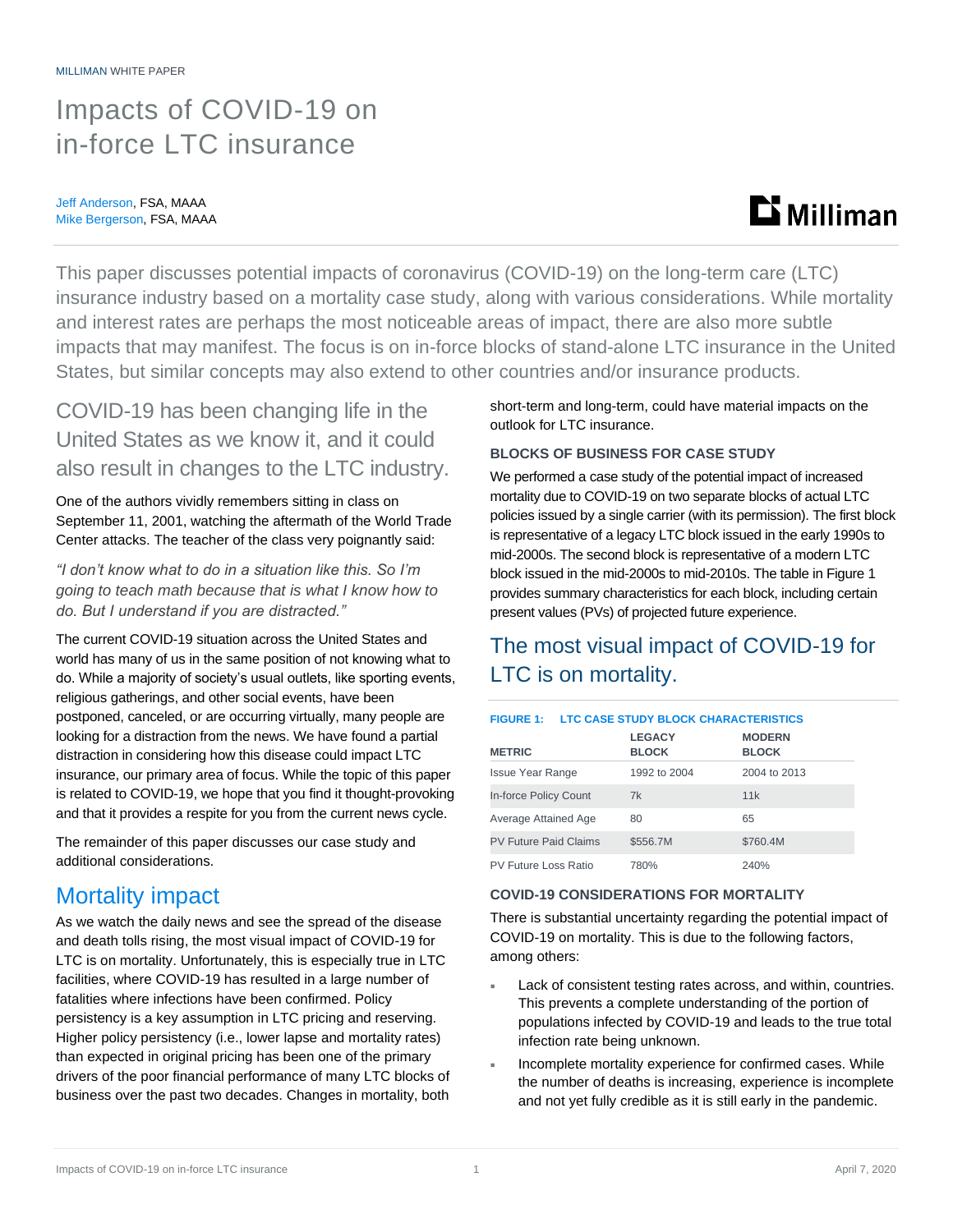- Variation in mortality experience by country. At the time of writing this paper, Italy is seeing higher case fatality rates than other countries. This is speculated to be due to the higher average age of its population, making it more vulnerable, along with a healthcare system overrun with severe cases.<sup>1</sup> Based on recent media reports, it may also be influenced by alleged underreporting of both infections and deaths in some countries.<sup>2 3</sup> Variations in testing and reporting rates make it difficult to fully understand COVID-19 case fatality rates.
- Uncertainty in infection rate and case fatality rates across demographic characteristics. Certain factors such as gender and smoker status have been hypothesized to have an impact on the fatality rate.
- Impact of the strain on healthcare resources and secondary (i.e., non-COVID-19) mortality. While COVID-19 is depleting hospital resources, other illnesses and accidents are still occurring. Additionally, many nonemergency procedures are being delayed. The lack of resources and delays in procedures may result in higher mortality from other causes than would normally be expected.

## Variations in testing and reporting rates make it difficult to fully understand COVID-19 case fatality rates.

There is additional uncertainty around the LTC insured population, which is partially demonstrated with the following questions:

- Because LTC policyholders are more affluent than the general population, on average, do they have better access to quality healthcare to deal with COVID-19? While actions have been taken by governments and health insurers to provide testing and treatment of COVID-19 without cost, do more affluent portions of the population still have access to better healthcare options?
- Does the demographic distribution of LTC policyholders vary significantly from the general population? For example, it is well documented that there is a higher proportion of female LTC policyholders than the general population.

## Are insureds who are already in care facilities more at risk or less at risk of contracting COVID-19 than the general population?

- Are insureds who are already in care facilities more at risk or less at risk of contracting COVID-19 than the general population? Facilities going into lockdown and isolation may provide a layer of protection for residents. However, once COVID-19 enters a facility, it has been shown to spread very quickly.<sup>4</sup>
- Do insureds already on claim (i.e., disabled) have higher risks of death if they contract COVID-19 than similar insureds not on claim (i.e., active)? How might the comorbidities that result in LTC claims interact with COVID-19 and impact mortality?
- Does a carrier have a heavy concentration of policyholders in a geographic region that is more heavily impacted by COVID-19? At the time of writing this paper, New York City is an epicenter of the pandemic in the United States, but there are other "hot spots" throughout the country.<sup>56</sup>

### **CASE STUDY SCENARIOS**

Due to the uncertainty from the information referenced above, we calculated the impact of COVID-19 on mortality under a range of possible outcomes. Wide ranges of estimated total infection rates have been proposed by government officials and public health experts. The true scope of total infections may never be known as a result of inconsistent testing rates and the fact that a large portion of the infected population appears to have mild or no symptoms. We focused our analysis on estimates of confirmed infection rates and case fatality rates.

The tables in Figures 2 and 3 provide details on the illustrative scenarios tested for the portion of the population with confirmed infections. Included are three assumed uniform confirmed infection rate scenarios, along with two assumed age-graded confirmed infection rate scenarios. The graded confirmed infection rate scenarios reflect the impact of higher disease severity and testing rates at older ages (i.e., higher portions of confirmed infections at older ages). The graded scenarios were

<sup>&</sup>lt;sup>1</sup> Rettner, R. (March 27, 2020). Why are deaths from coronavirus so high in Italy? Live Science. Retrieved April 1, 2020, from [https://www.livescience.com/why-italy](https://www.livescience.com/why-italy-coronavirus-deaths-so-high.html)[coronavirus-deaths-so-high.html.](https://www.livescience.com/why-italy-coronavirus-deaths-so-high.html)

<sup>2</sup> Wadhams, N. & Jacobs, J. (April 1, 2020). China Concealed Extent of Virus Outbreak, U.S. intelligence says. Bloomberg News. Retrieved April 2, 2020, from [https://www.bloomberg.com/news/articles/2020-04-01/china-concealed-extent-of](https://www.bloomberg.com/news/articles/2020-04-01/china-concealed-extent-of-virus-outbreak-u-s-intelligence-says?srnd=premium)[virus-outbreak-u-s-intelligence-says?srnd=premium.](https://www.bloomberg.com/news/articles/2020-04-01/china-concealed-extent-of-virus-outbreak-u-s-intelligence-says?srnd=premium)

<sup>3</sup> Kliff, S. & Bosman, J. (April 6, 2020). Official Counts Understate the U.S. Coronavirus Death Toll. The New York Times. Retrieved April 6, 2020, from [https://www.nytimes.com/2020/04/05/us/coronavirus-deaths-undercount.html.](https://www.nytimes.com/2020/04/05/us/coronavirus-deaths-undercount.html)

<sup>4</sup> Hellmann, J. (April 1, 2020). Coronavirus creates emergency in nursing homes. The Hill. Retrieved April 3, 2020, from [https://thehill.com/homenews/state](https://thehill.com/homenews/state-watch/490715-coronavirus-creates-emergency-in-nursing-homes)[watch/490715-coronavirus-creates-emergency-in-nursing-homes.](https://thehill.com/homenews/state-watch/490715-coronavirus-creates-emergency-in-nursing-homes)

<sup>5</sup> Vitagliano, B. & Orden, E. (April 1, 2020). Morgues and funeral homes in New York City say they are overwhelmed and the death toll keeps climbing. CNN. Retrieved April 1, 2020, fro[m https://www.cnn.com/2020/04/01/us/coronavirus](https://www.cnn.com/2020/04/01/us/coronavirus-new-york-cases-funeral-homes/index.html)[new-york-cases-funeral-homes/index.html.](https://www.cnn.com/2020/04/01/us/coronavirus-new-york-cases-funeral-homes/index.html)

<sup>6</sup> Chiwaya, N. & Murphy, J. (April 1, 2020). Tracking new coronavirus cases in hot spots across the United States. NBC News. Retrieved April 1, 2020, from [https://www.nbcnews.com/health/health-news/coronavirus-count-state-day-2020](https://www.nbcnews.com/health/health-news/coronavirus-count-state-day-2020-united-states-n1173421) [united-states-n1173421.](https://www.nbcnews.com/health/health-news/coronavirus-count-state-day-2020-united-states-n1173421)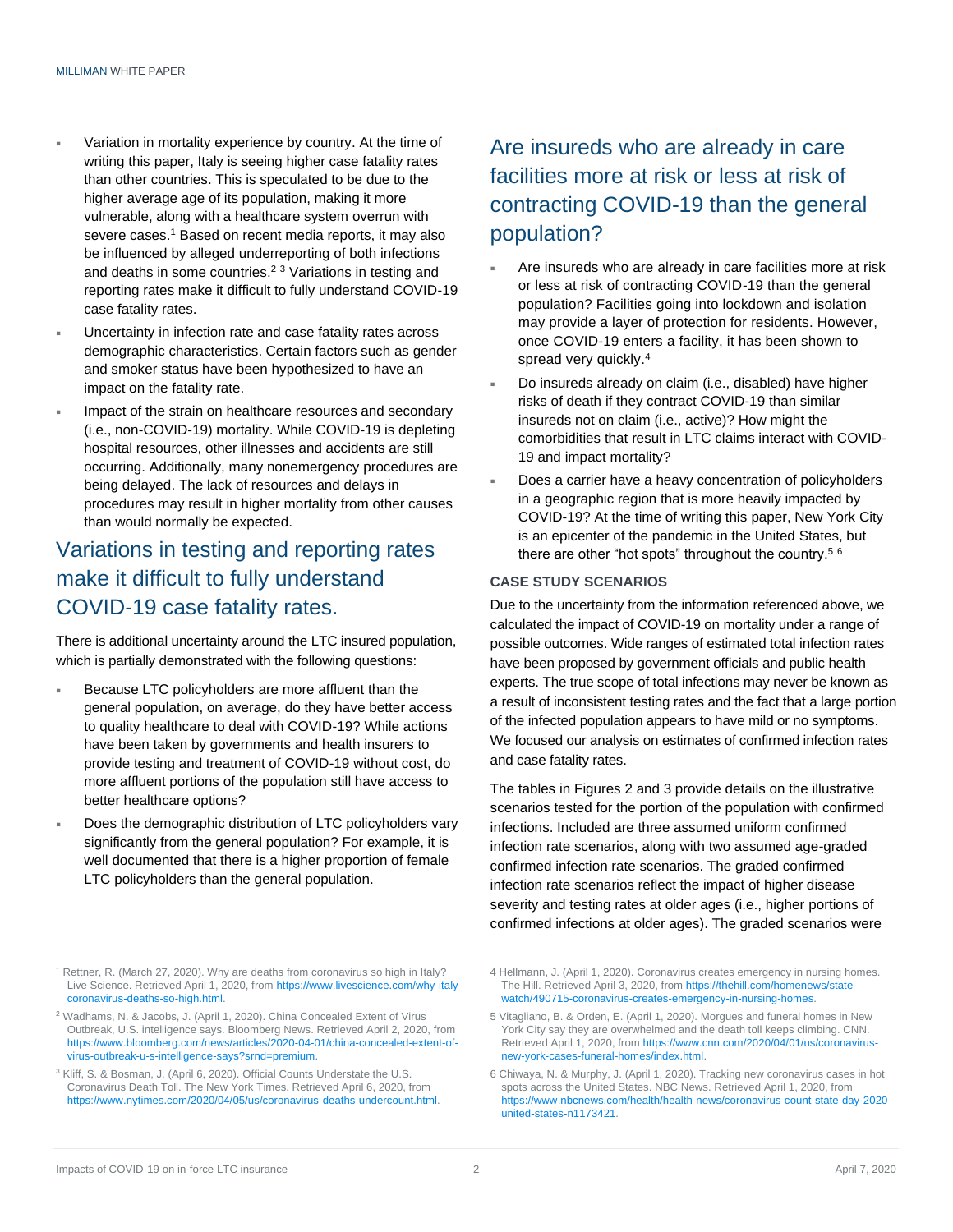based on the estimated COVID-19 case fatality rates by age and included for comparison with the assumed uniform scenarios. Actual total infection rates are likely to be higher than the scenarios presented in Figure 2 due to the large number of unconfirmed (asymptomatic or untested) cases.

#### **FIGURE 2: ASSUMED COVID-19 INFECTION SCENARIOS (MEASURING CONFIRMED CASES)**

| <b>SCENARIO</b> | <b>DESCRIPTION</b>                                                                    |
|-----------------|---------------------------------------------------------------------------------------|
| <b>Baseline</b> | No COVID-19 infections                                                                |
| 1.0% Uniform    | Uniform 1.0% of all age groups are infected                                           |
| 2.5% Uniform    | Uniform 2.5% of all age groups are infected                                           |
| 5.0% Uniform    | Uniform 5.0% of all age groups are infected                                           |
| 1.0% Graded     | Graded infection rates by age group, with aggregate<br>average infection rate of 1.0% |
| 5.0% Graded     | Graded infection rates by age group, with aggregate<br>average infection rate of 5.0% |

#### **FIGURE 3: GRADED INFECTION SCENARIO DETAIL OF ASSUMED COVID-19 CASES BY AGE GROUP (MEASURING CONFIRMED CASES)**

| <b>AGE</b><br><b>GROUP</b> | 2018 UNITED<br><b>STATES</b><br><b>POPULATION</b><br>(MILLIONS)* | 1.0%<br><b>GRADED</b> | 5.0%<br><b>GRADED</b> |
|----------------------------|------------------------------------------------------------------|-----------------------|-----------------------|
| <40                        | 171                                                              | 0.2%                  | 1.0%                  |
| 40-49                      | 40                                                               | 0.4%                  | 2.0%                  |
| 50-59                      | 43                                                               | 0.8%                  | 4.0%                  |
| 60-69                      | 37                                                               | 2.0%                  | 10.0%                 |
| 70-79                      | 23                                                               | 4.0%                  | 20.0%                 |
| $80+$                      | 13                                                               | 6.0%                  | 30.0%                 |
| <b>Total/Average</b>       | 327                                                              | 1.0%                  | 5.0%                  |

\* Source[: https://www.statista.com/statistics/241488/population-of-the-us-by-sex](https://www.statista.com/statistics/241488/population-of-the-us-by-sex-and-age/)and-age/

The table in Figure 4 provides the assumed case fatality rates due to COVID-19 for those with confirmed cases. The rates are based on a study by the Chinese Center for Disease Control and Prevention, published in the Chinese Journal of Epidemiology on February 17, 2020.<sup>7</sup> This study provided estimated case fatality rates based on approximately 72 thousand confirmed, suspected, clinically diagnosed, or asymptomatic cases. Potential underreporting of infections, along with the presumed large

<sup>7</sup> Table 1. Vital Surveillances: The Epidemiological Characteristics of an Outbreak of 2019 Novel Coronavirus Diseases (COVID-19) - China, 2020. The Novel Coronavirus Pneumonia Emergency Response Epidemiology Team. Retrieved March 30, 2020, fro[m http://weekly.chinacdc.cn/en/article/id/e53946e2-c6c4-](http://weekly.chinacdc.cn/en/article/id/e53946e2-c6c4-41e9-9a9b-fea8db1a8f51) [41e9-9a9b-fea8db1a8f51.](http://weekly.chinacdc.cn/en/article/id/e53946e2-c6c4-41e9-9a9b-fea8db1a8f51)

number of unknown asymptomatic cases, likely means that the actual case fatality rates due to COVID-19 for all cases are lower than those shown in Figure 4.

### **FIGURE 4: ASSUMED COVID-19 CASE FATALITY RATES BY AGE GROUP FOR CONFIRMED CASES AGE GROUP CASE FATALITY RATE** <40 0.2% 40-49 0.4% 50-59 1.3% 60-69 3.6% 70-79 8.0%

80+ 14.8%

Although the assumptions shown in Figures 2, 3, and 4 are speculative, they produce a reasonable shock mortality impact based on recent government estimates. The table in Figure 5 provides an estimate of the assumed deaths across the United States from the assumptions in Figures 2, 3, and 4 and the 2018 United States population. The numbers vary widely in Figure 5 but are consistent with other wide-ranging estimates. For example, on March 31, 2020, the White House Coronavirus Task Force presented a range of 100,000 to 240,000 American deaths, assuming social distancing and other mitigation efforts.<sup>8</sup> Previously, Dr. Deborah Birx of the task force stated that, without mitigation efforts, total deaths in the United States from COVID-19 could be has high as 2.2 million.<sup>9</sup>

#### **FIGURE 5: ESTIMATED COVID-19 DEATHS IN UNITED STATES BY AGE GROUP UNDER ASSUMED SCENARIOS (IN THOUSANDS)**

| <b>AGE</b><br><b>GROUP</b> | 1.0%<br><b>UNIFORM</b> | 2.5%<br><b>UNIFORM</b> | 5.0%<br><b>UNIFORM</b> | 1.0%<br><b>GRADED</b> | 5.0%<br><b>GRADED</b> |
|----------------------------|------------------------|------------------------|------------------------|-----------------------|-----------------------|
| $<$ 40                     | 3                      | 9                      | 17                     | 1                     | 3                     |
| 40-49                      | $\overline{2}$         | $\overline{4}$         | 8                      | $\mathbf{1}$          | 3                     |
| 50-59                      | 6                      | 14                     | 28                     | $\overline{4}$        | 22                    |
| 60-69                      | 13                     | 34                     | 67                     | 27                    | 135                   |
| 70-79                      | 18                     | 45                     | 91                     | 73                    | 363                   |
| $80+$                      | 19                     | 47                     | 94                     | 113                   | 563                   |
| <b>Total</b>               | 61                     | 152                    | 305                    | 218                   | 1,089                 |

<sup>8</sup> Noack, R., et al. (March 31, 2020). White House task force projects 100,000 to 240,000 deaths in U.S., even with mitigation efforts. The Washington Post. Retrieved April 3, 2020, from

[https://www.washingtonpost.com/world/2020/03/31/coronavirus-latest-news/.](https://www.washingtonpost.com/world/2020/03/31/coronavirus-latest-news/)

<sup>9</sup> Kesslen, B. (March 30, 2020). Dr. Birx predicts up to 200,000 U.S. coronavirus deaths 'if we do things almost perfectly'. CNBC. Retrieved April 3, 2020, from [https://www.cnbc.com/2020/03/30/white-house-coronavirus-expert-predicts-up-to-](https://www.cnbc.com/2020/03/30/white-house-coronavirus-expert-predicts-up-to-200000-us-coronavirus-deaths.html)[200000-us-coronavirus-deaths.html.](https://www.cnbc.com/2020/03/30/white-house-coronavirus-expert-predicts-up-to-200000-us-coronavirus-deaths.html)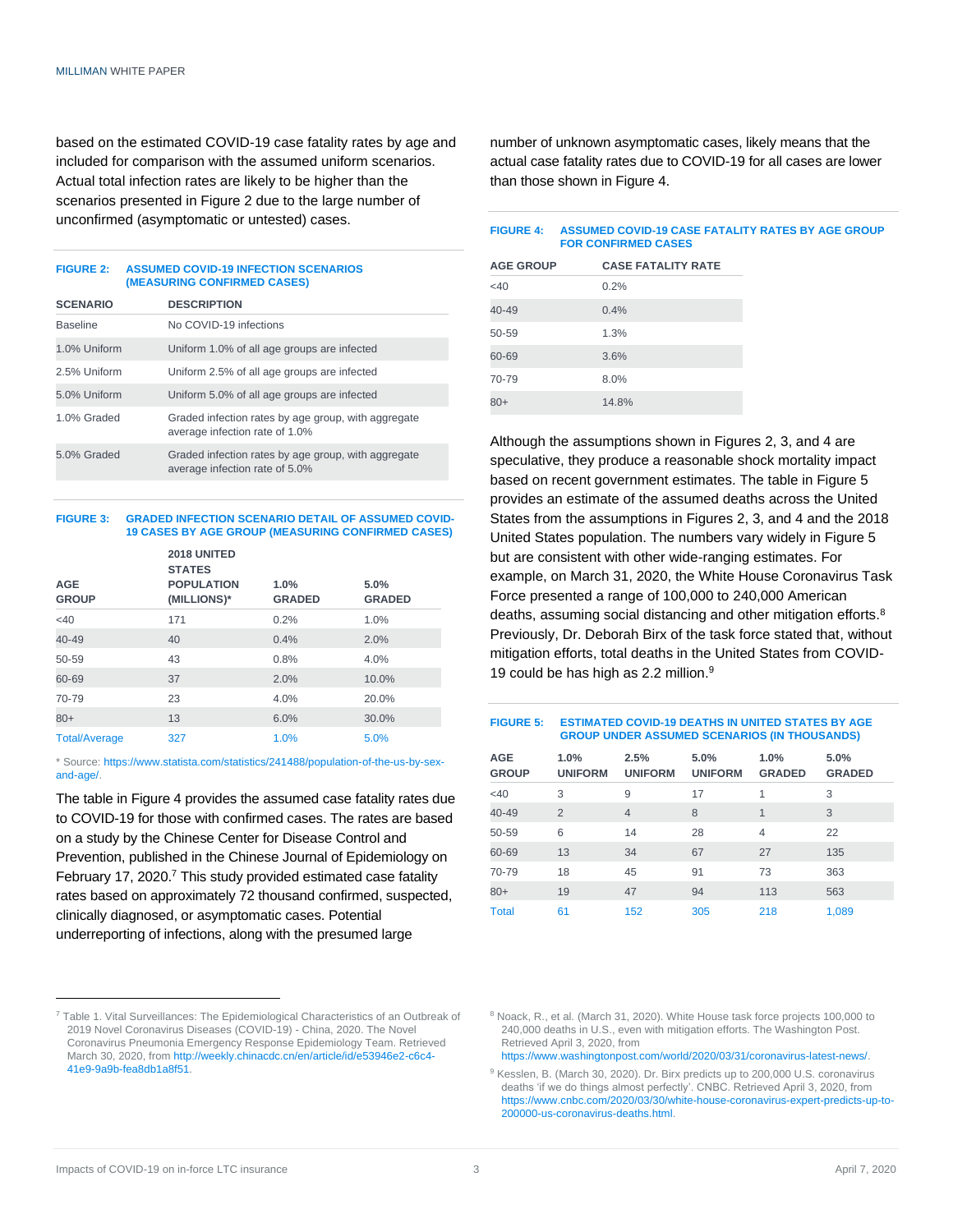The mortality impact implied by the assumed confirmed infection rates and case fatality rates can be calculated by dividing the values in Figure 5 by the 2018 United States population include in Figure 3. As an example, under the 1.0% graded scenario, the age 80+ segment has an implied mortality shock of 0.9% (equal to 113 thousand deaths divided by 13 million people).

### **CASE STUDY RESULTS**

We modeled the mortality impact of the scenarios above as a mortality shock on each policyholder's next policy anniversary following March 31, 2020. This implies that most of the modeled impact will be in 2020, with some residual impact in 2021. There is speculation that COVID-19 could come in multiple waves, similar to the 1918 Spanish flu,<sup>10</sup> with 2020 being the first wave. However, we did not attempt to model additional impacts.

The tables in Figures 6 and 7 provide the results of our analysis for the legacy and modern blocks, respectively. Included are the PVs of future cash flows and the gross premium reserve (GPR). All PVs use a 4.00% discount rate. The GPR is defined as the PV of paid claims plus the PV of expenses minus the PV of collected premium and represents the amount of future cash outflows to be funded with current reserves. Our analysis of the impact of COVID-19 focused on the change in the GPR.

| <b>COVID-19 SENSITIVITY RESULTS (IN \$ MILLIONS), LEGACY BLOCK</b><br><b>FIGURE 6:</b> |                 |                     |                     |              |             |             |
|----------------------------------------------------------------------------------------|-----------------|---------------------|---------------------|--------------|-------------|-------------|
| <b>METRIC</b>                                                                          | <b>BASELINE</b> | <b>1.0% UNIFORM</b> | <b>2.5% UNIFORM</b> | 5.0% UNIFORM | 1.0% GRADED | 5.0% GRADED |
| <b>PV Collected Premium</b>                                                            | \$71.2          | \$71.1              | \$71.0              | \$70.9       | \$70.8      | \$69.3      |
| <b>PV Paid Claims</b>                                                                  | 556.7           | 556.3               | 555.6               | 554.5        | 554.4       | 545.0       |
| <b>PV Expenses</b>                                                                     | 33.0            | 32.9                | 32.9                | 32.8         | 32.8        | 32.2        |
| <b>GPR</b>                                                                             | 518.4           | 518.0               | 517.4               | 516.4        | 516.3       | 508.0       |
| GPR Change (\$)                                                                        |                 | $-0.4$              | $-1.0$              | $-2.0$       | $-2.1$      | $-10.5$     |
| GPR Change (%)                                                                         |                 | $-0.1%$             | $-0.2%$             | $-0.4%$      | $-0.4%$     | $-2.0%$     |

#### **FIGURE 7: COVID-19 SENSITIVITY RESULTS (IN \$ MILLIONS), MODERN BLOCK**

| <b>METRIC</b>               | <b>BASELINE</b> | <b>1.0% UNIFORM</b> | <b>2.5% UNIFORM</b> | 5.0% UNIFORM | 1.0% GRADED | 5.0% GRADED |
|-----------------------------|-----------------|---------------------|---------------------|--------------|-------------|-------------|
| <b>PV Collected Premium</b> | \$314.5         | \$314.4             | \$314.1             | \$313.7      | \$313.9     | \$311.5     |
| <b>PV Paid Claims</b>       | 760.4           | 760.0               | 759.4               | 758.5        | 759.0       | 753.4       |
| <b>PV Expenses</b>          | 77.6            | 77.6                | 77.5                | 77.4         | 77.4        | 76.9        |
| <b>GPR</b>                  | 523.5           | 523.2               | 522.8               | 522.1        | 522.5       | 518.8       |
| GPR Change (\$)             |                 | $-0.3$              | $-0.7$              | $-1.3$       | $-0.9$      | $-4.7$      |
| GPR Change (%)              |                 | $-0.1%$             | $-0.1%$             | $-0.3%$      | $-0.2%$     | $-0.9%$     |

As expected, the scenarios with higher mortality shocks impact the GPR the most. Also, the legacy block is impacted to a greater extent (on both a dollar and percentage basis) than the modern block. This is due to the modern block consisting of a younger cohort of policyholders, on average, which is assumed to have a lower COVID-19 case fatality rate.

Figures 8 and 9 provide a graphical comparison of the baseline, 5.0% uniform, and 5.0% graded scenarios. Figure 8 provides a comparison of the projected incurred claims, presented as ratios of the tested scenarios to the baseline, while Figure 9 provides a comparison of the policy termination rates. Included are graphs for both the legacy the modern blocks.

<sup>&</sup>lt;sup>10</sup> Centers for Disease Control and Prevention (May 11, 2018). 1918 Pandemic Influenza: Three Waves. Retrieved April 2, 2020, fro[m https://www.cdc.gov/flu/](https://www.cdc.gov/flu/pandemic-resources/1918-commemoration/three-waves.htm) [pandemic-resources/1918-commemoration/three-waves.htm.](https://www.cdc.gov/flu/pandemic-resources/1918-commemoration/three-waves.htm)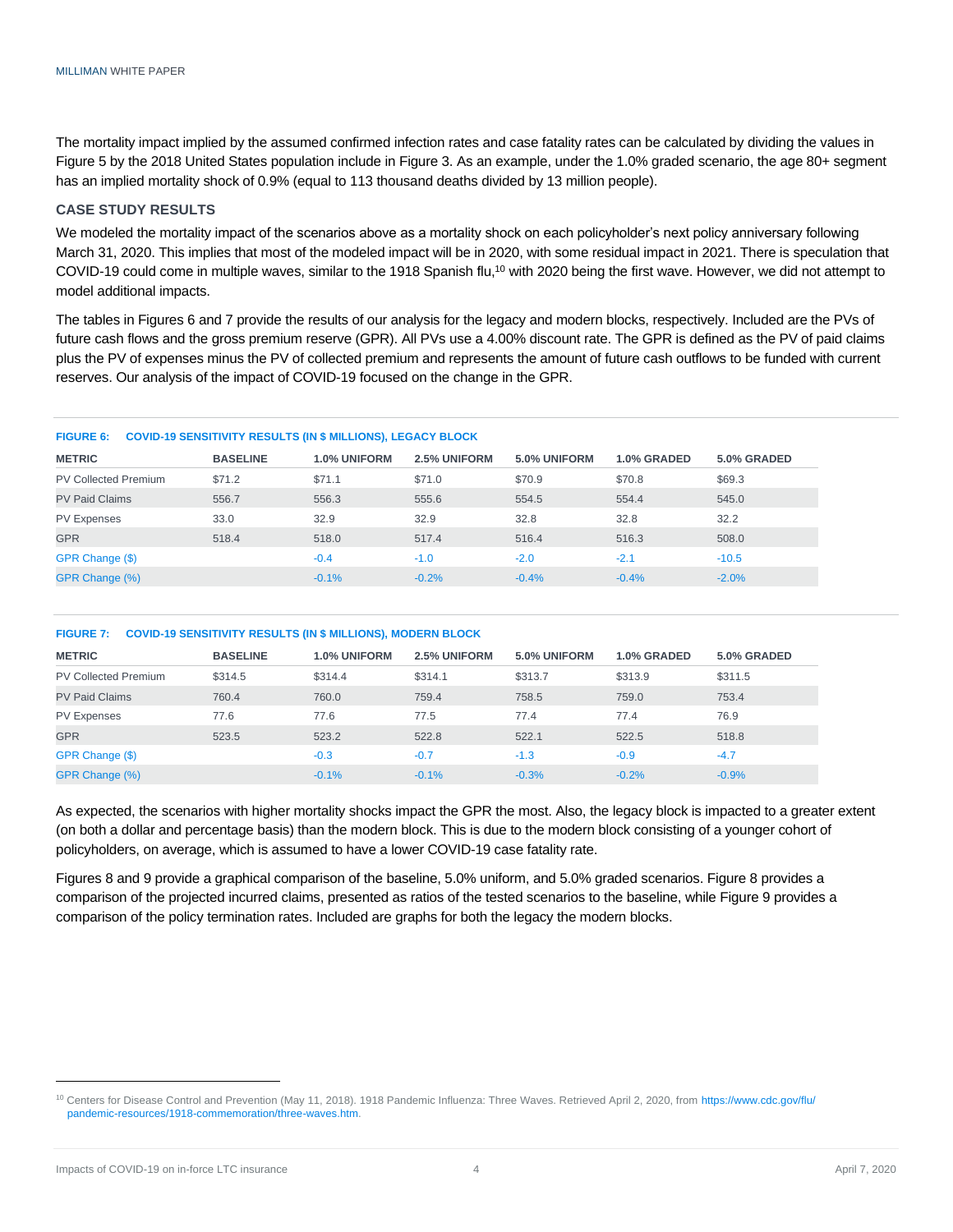#### **FIGURE 8: COVID-19 INCURRED CLAIM IMPACT**



#### **FIGURE 9: COVID-19 POLICY TERMINATION RATE IMPACT**



Consistent with Figures 6 and 7 above, the mortality shocks have a larger impact on the legacy block as its policyholders are older, on average, than those in the modern block. The incurred claim impact is smaller on the modern block than on the legacy block and the incurred claims under each scenario converge in the tail of the projection for both blocks. Also, while the shape of the policy termination rate impact is similar between the legacy and modern blocks, the magnitude is not. For both blocks, projected future policy termination rates after the mortality shock are slightly lower in the 5% graded scenario than in the baseline scenario, as the mortality shock disproportionally impacts older insureds and results in a lower average attained age after the adjustment.



## **MODERN BLOCK** 10% POLICY TERMINATION RATES **POLICY TERMINATION RATES** 8% 6% 4% 2% 0% 2019 2020 2021 2022 2023 Baseline - 5% Uniform - 5% Graded

### **ADDITIONAL CONSIDERATIONS**

As noted above, our analysis only considers a single shock to mortality from COVID-19. It does not consider other impacts to mortality, morbidity, or voluntary lapse. A few questions to consider as part of additional scenario testing might be:

- Will mortality be materially different after the pandemic than what was previously observed? Additional waves of COVID-19 may result in higher mortality until global immunity is reached or a vaccine is developed. Also, policyholders who are infected with COVID-19 and survive may suffer lasting effects that result in increased mortality risk. On the other hand, if COVID-19 most severely impacts those who are most frail, it may leave the population after the pandemic healthier, on average, than before. If a vaccine is developed, will it also provide protection from other viruses and improve overall mortality?
- What proportion of deaths due to COVID-19 are additional mortality, rather than an acceleration of mortality from other causes? If there is an improvement in mortality after the pandemic, will it persist or wear off over time?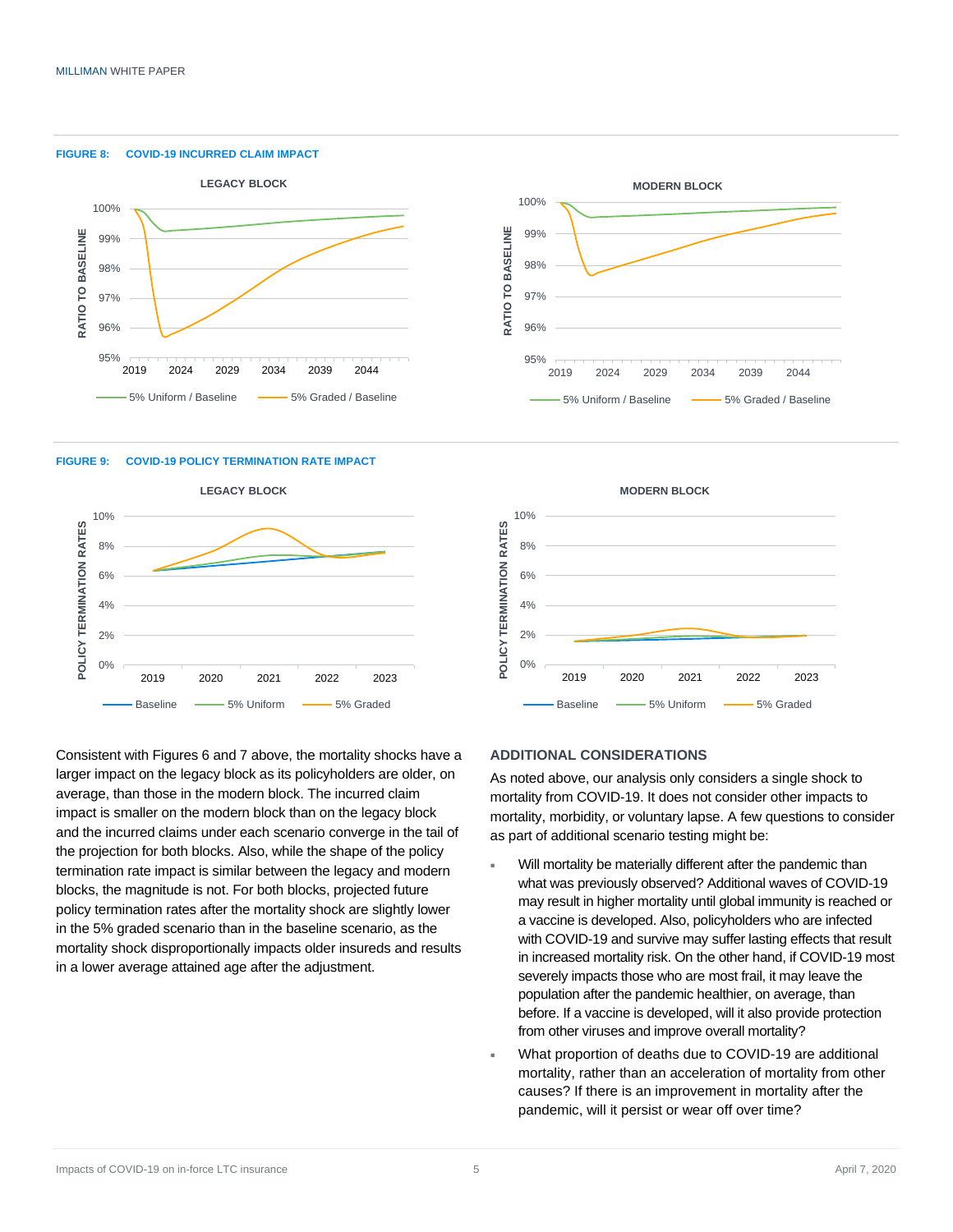## Will mortality be materially different after the pandemic than what was previously observed?

- What is the impact of COVID-19 on morbidity? If COVID-19 more severely impacts those who are sicker, on average, or have various comorbidities, then the average morbidity after the pandemic may be better. Conversely, if COVID-19 leaves longer-lasting impacts on infected individuals' respiratory systems, then the average morbidity after the pandemic may be worse.
- While the United States economy has quickly moved into a recession, does this economic downturn have a material impact on the average LTC insured's ability and willingness to pay premiums? LTC policyholders are generally more affluent, and for many blocks of business, the average attained age is relatively high. This may mitigate any impact on voluntary lapse.

## Interest rate impact

LTC blocks have been suffering for many years due to the lowinterest rate environment. The recent interest rate cuts by the Federal Reserve in response to COVID-19, of 50 basis points (bps) on March 3, 2020 and of 100 bps on March 16, 2020 (to a target rate of 0.00% to 0.25%), have contributed to United States Treasuries reaching all-time lows.<sup>11</sup> <sup>12</sup> Due to the interest-sensitive nature of LTC insurance, this will likely put further pressure on companies in the industry.

There is also a great amount of uncertainty in the United States regarding solvency of companies as a result of the pandemic, especially small businesses and businesses in certain industries (travel and hospitality, entertainment, and energy to name a few). LTC carriers may have also observed a deterioration in asset value due to the swift financial market downturn. If economic conditions result in widespread failure of companies, even after remedies enacted by the government, LTC carriers could observe higher bond default costs, lower investment income, and lower projected yields. The impact felt by LTC companies on their investment income will vary due to different investment strategies and asset mixes.

We tested the impact of a 25 bps decrease in the discount rate assumption for our case study. The decrease to the discount rate increases the GPR and more than offsets the decreases to the GPR in all mortality shock scenarios tested.

## Other impacts

While the immediate impacts of COVID-19 on mortality and interest rate are the most recognizable, there are other more subtle impacts that are likely to manifest.

### **LONG-TERM MORTALITY AND MORBIDITY IMPACTS**

As mentioned in the Mortality Impact section above, in addition to a shock to mortality, COVID-19 may result in longer-lasting impacts to the mortality or morbidity of LTC policyholders. It is far too early to understand what these longer-term impacts may be. As researchers continue to study and understand the overall medical implications of COVID-19 infection, it will be important to consider the potential long-term impacts as part of future mortality and morbidity expectations of LTC blocks.

### **PROCESSING DELAYS**

Staffing shortages at insurers or third-party administrators may occur due to employees becoming infected, or needing to care for children who are out of school or family members who are infected themselves. Others may be required to work from home and may not have the ability or technology to support their work at the same level of efficiency as in the office setting.

Staffing shortages may lead to delays in processing claims and larger in course of settlement and incurred but not reported liabilities than a company would normally observe. This may also occur due to impacts of COVID-19 on LTC providers if there are delays in sending invoices to payers for services rendered. Claim adjudicators transitioning to evaluate claims remotely, versus the typical face-to-face evaluations, may also lead to a higher volume of pending claims. This would be in addition to any increases in pending claims due to loss of capacity or efficiency in claim processing resulting from staff shortages.

As researchers continue to study and understand the overall medical implications of COVID-19 infection, it will be important to consider the potential long-term impacts as part of future mortality and morbidity expectations of LTC blocks.

<sup>&</sup>lt;sup>11</sup> Board of Governors of the Federal Reserve System (March 16, 2020). Policy Tools - Open Market Operations. Retrieved March 27, 2020, from [https://www.federalreserve.gov/monetarypolicy/openmarket.htm.](https://www.federalreserve.gov/monetarypolicy/openmarket.htm)

<sup>&</sup>lt;sup>12</sup> U.S. Department of the Treasury (March 27, 2020). Daily Treasury Yield Curve Rates. Retrieved March 28, 2020, fro[m https://www.treasury.gov/resource](https://www.treasury.gov/resource-center/data-chart-center/interest-rates/Pages/TextView.aspx?data=yieldYear&year=2020)[center/data-chart-center/interest-rates/Pages/TextView.aspx?data](https://www.treasury.gov/resource-center/data-chart-center/interest-rates/Pages/TextView.aspx?data=yieldYear&year=2020) [=yieldYear&year=2020.](https://www.treasury.gov/resource-center/data-chart-center/interest-rates/Pages/TextView.aspx?data=yieldYear&year=2020)